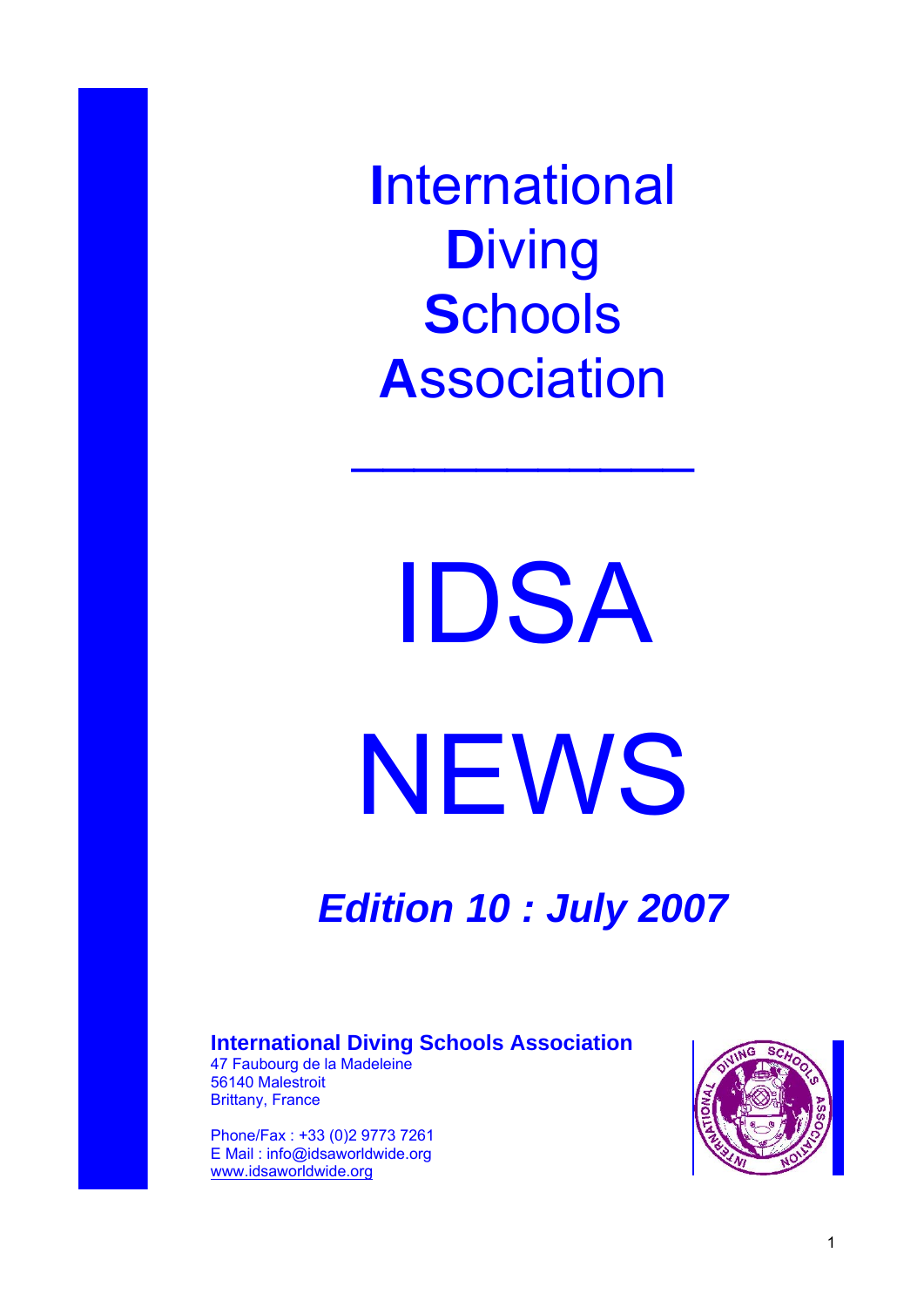# **ANNUAL MEETING 2007**

## will be held in Helsinki at the Scandic Marski Hotel **(www.scandic-hotels.com/marski)**

# Monday 10 to Wednesday 12 September 2007

# FROM the CHAIRMAN:

IDSA was created in 1982 by the joint action of very few people who, in those early days, had clearly understood the need for a common platform of minimum requirements and of training patterns for the education of hyperbaric divers. This year IDSA happens to be 25 years old and includes now schools and representatives from 25 countries worldwide. There is still a long way to go, but it is important to keep a keen eye on the future and a steady one on the past. It would be important, in this respect, to obtain from each individual school and member (full, associate, affiliate, industrial) a short presentation of the organization (when was created, where, activity, logo, courses, etc.) in order to be capable of putting together, by the time we meet in Finland, a presentation of who we are.

For the  $25<sup>th</sup>$  anniversary of IDSA there is the possibility of preparing IDSA mugs with on one side the IDSA logo and on the other one the individual school or association logo. Mugs would be handpainted by the Brazilian artist who painted the mug given to Alan Bax during the Galveston convention last year. The cost will be of € 45.oo per mug, which would include a contribution to IDSA funds.

## MEMBERSHIP NEWS

### **We congratulate** :

\* Associate members **Farjenas Diving School**, Gothenburg, and the **Swedish Armed Forces Diving School** in Karlskrona on upgrading to Full Membership teaching to IDSA Level 2, after being audited in May.

\* Associate member **Interdive** on being accepted as the first Full Member: Specialist **Training** 

> Divers at the Farjenas Dykarskola preparing for a water jetting exercise



### **We welcome new members ;-**

- **Industrial :** Svensk Sjoentreprenad AB from Sweden
- **Associate :** Peter Vered from Israel; the Caspian Diving School from Kazakhstan; and the London Diving Chamber
- Affiliate : Aqua Mont Service from Serbia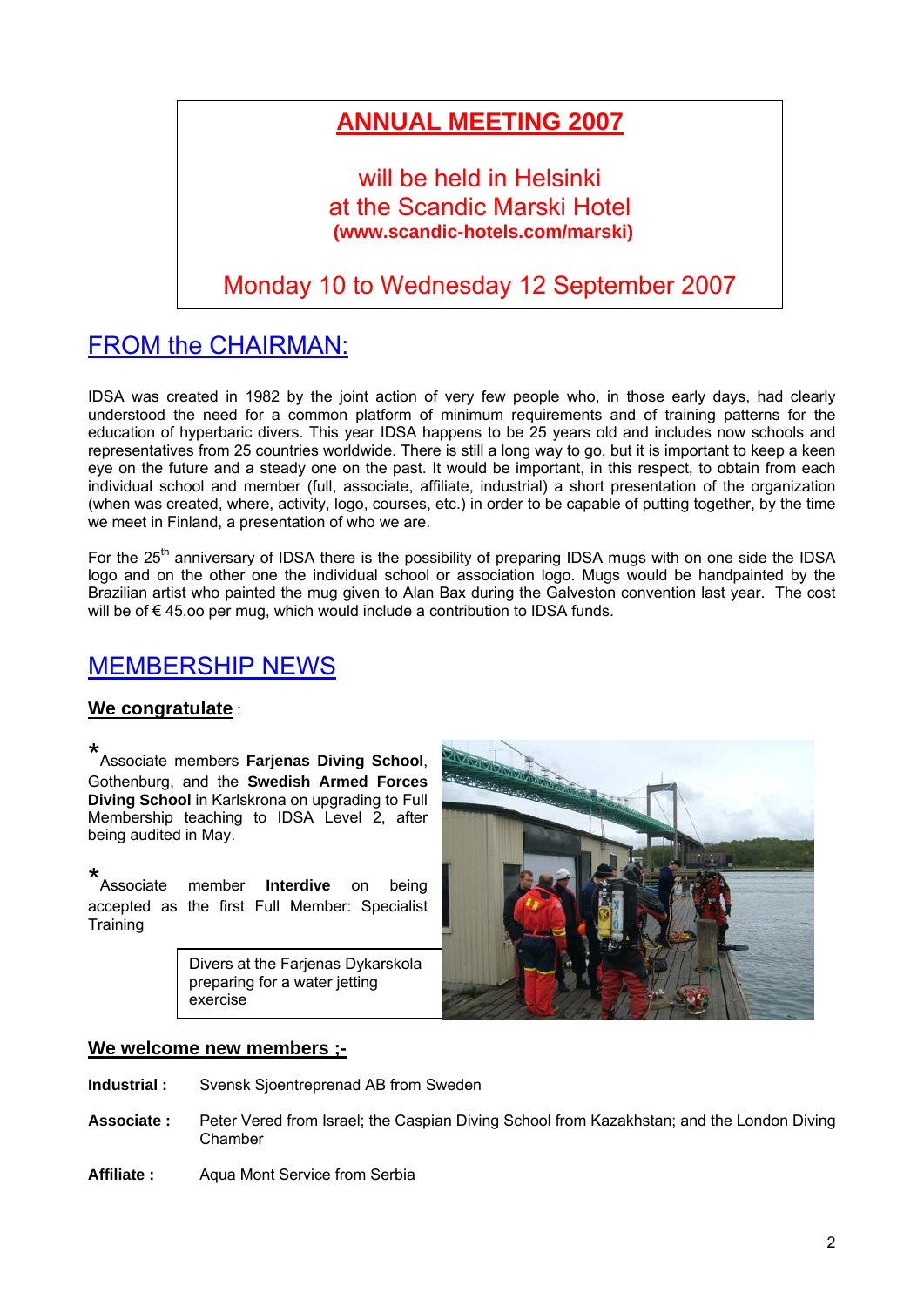## **SCHOOL PROFILES:**

### **1. The DIVERS UNIVERSITY, Santos, Brazil** (IDSA Associate member)

DIVERS UNIVERSITY is a new concept in diving structure, following the line of a true university for divers. It has several courses available, and offers credentials for all levels of divers, from children to professional divers, including technicians in attending medical emergencies.

 Divers University is situated in Santos, inside one of the best Brazilian institutions of higher education, UNIMES (Santos Metropolitan University)



About our structure, we use a semi-olympic swimming pool and 5 meters deep operational tank for diving training, both covered and heated.

We also have a class room with all the necessary teaching infrastructure; an auditorium for 350 people with all the necessary infrastructure for special events; physical conditioning complex; room for physical evaluations; two hyperbaric chambers for dry dive simulations and training; a large assortment of diving equipment in order to provide fo all the courses taught there; medicinal compressed air and oxygen support, as well as a recharging of gas mixtures station.



Today, DIVERS UNIVERSITY is the only professional diving private school recognized by Brazilian Navy and, in this philosophy, has an agreement with the Syndicate of the Companies of Remote Control Vehicle Operation, Underwater activities and similar (SIEMASA), originating a successful partnership, since the agent which graduates the workers has the support of the employers, uniting professional divers directly with the market.

Our main objective is the graduation and qualification of the professional divers with safe diving practice. Because of this, we became members of ADC International (Association of Diving Contractors International), an entity that includes some of the biggest international professional diving companies and some of the main establishments that form the workers for that market in the world. The Divers University equipments are supported by DET NORSKE VERITAS (DNV), a well-known international classifier.



Adding to the concepts of technology and training, we have a scientific sector with jobs in archeological, physiological and environment fields. for this, we detach the implantation of artificial reefs, along with University of São Paulo (USP).

Regarding safety, we have a sector responsible for qualification and formation of international rescuers, following the highest standards dictated by associations such as National Safety Council, New York Academy of Fire Sciences, American Heart Association and American Safety Health Institute.

Thinking about taking new diving concepts to our continent, the Divers' University has been giving training courses to other nations of Latin America, like Chile, Peru, Argentina, Venezuela and Panama. Also, in our own country, we have been cooperating with development of many Brazilian institutions, giving Army, Fire Department, Federal Police, etcr

 Saying all that, we are sure we are able to offer all kinds of teaching support and work related to underwater and connected activities. We base our work on our team's technical knowledge.

*RAFAEL DE NICOLA, DIVERS UNIVERSITY.*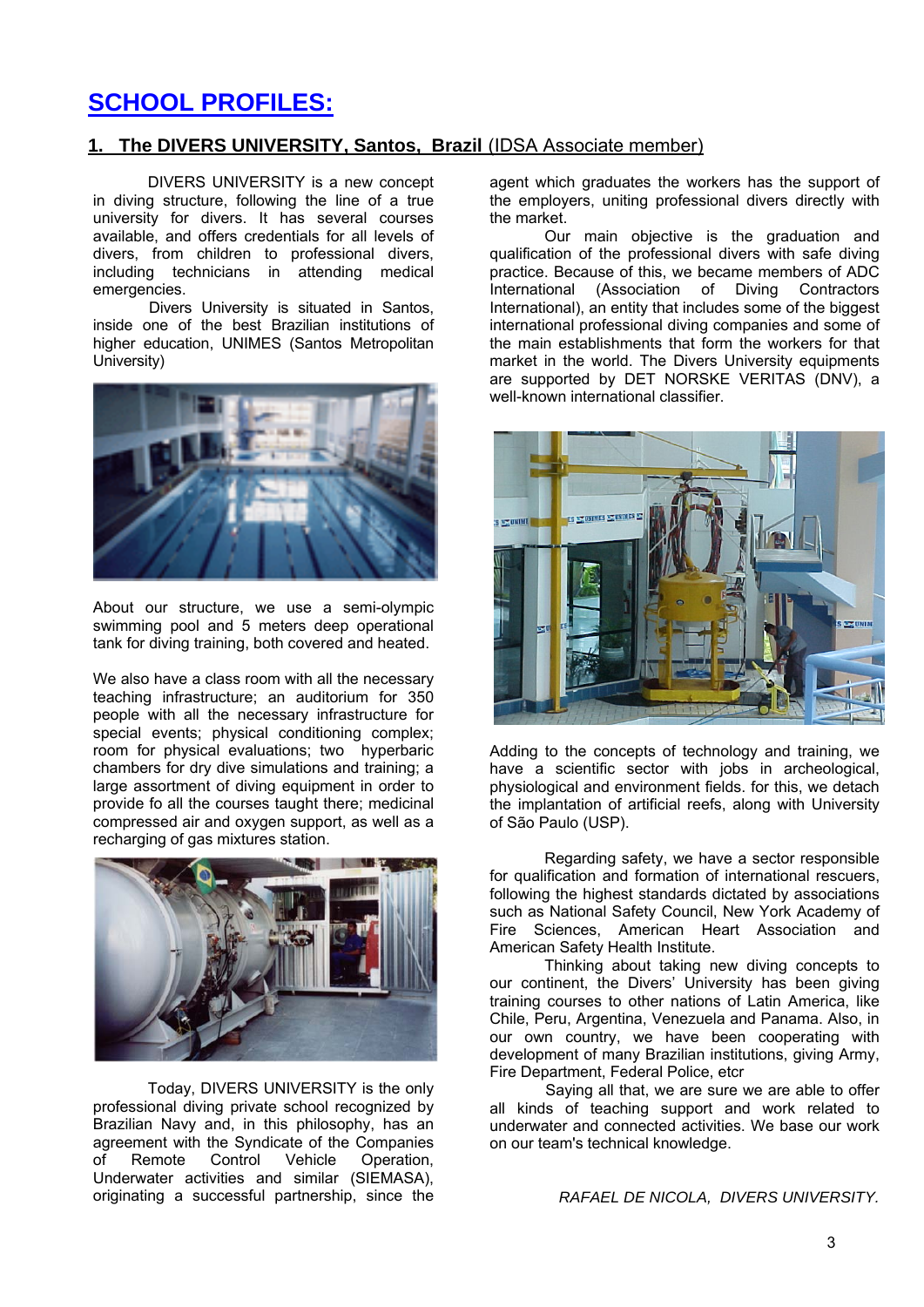### **2. NAVFCO** (IDSA Affiliate Member)

The NAVFCO International Military School was created in December 2003 and welcomed its first trainees in January 2004.

NAVFCO was created by the French Government some 30 years ago. Specialising in the transfer of French Defense know-how to foreign armed forces, NAVFCO enhances the value of its training proposals through its culture and expertise in compliance with French Navy standards.

The diving school offers the following to its customers:



#### How to create a Military Diving Group

- Assessment of the threat
- Assessment of sensitive zones
- Proposals for a new organization
- Logistics studies (diving base, decompression chamber, support ship and boats, etc…)

#### How to enhance the efficiency of a Diving Group

- Test of divers
- Test of the operational efficiency of your group
- Operational training in country
- Creation of a Diving School of Diving Training Center in your country

–

How to enhance the efficiency of the divers with the support of the NAVFCO Diving School

- Basic Mine Clearance Diver Course
- Advanced Mine Clearance Diver Course
- Explosive Ordnance Destruction **Course**
- Salvage Diving Course
- Police Diving Enquiry & Search for clues
- Hyperbaric medical courses
- Hyperbaric chamber courses (use and maintenance)

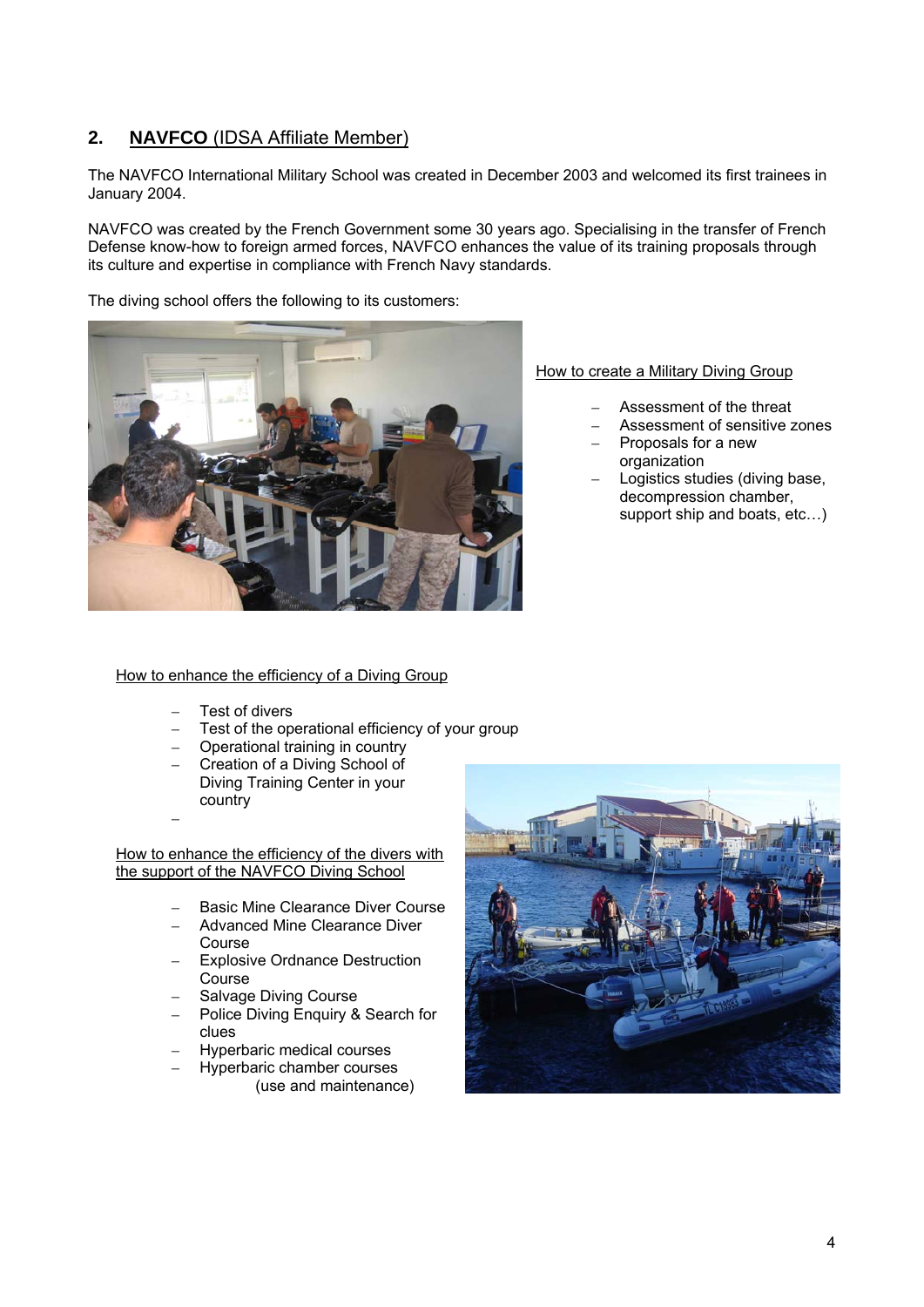## **UNDERWATER WORK**

## A Competition in Finland

At the end of March, Finland was the first in the world to organise an international championship for underwater constructors. The participants in the competition were four-person-teams from Finland and five from Norway (one female participant from Norway!). The Finnish team represented Innofocus Lohja and the Norwegian team the diving department of Bergen University College. These institutions give divers a statefinanced training, and both provide a one-year training course.The competition was held under the themes "safety" and "working safely and efficiently underwater". The competitors were able to pit their skills against the others in life-saving, classification diving, assembling a valve station, welding and rock drilling. The depths varied from 10 to 30 metres. The jury paid special notice to diving skills and safety, immaculate performance of the task and the time lapsed. The trainers of the Bergen team had selected the trainees they considered the best possible participants to the team, whereas the students of Innofocus Finland were given the opportunity to choose the competitors among themselves.

The first task was life-saving, which was clearly won by the Norwegians. The performances were captured on video and scores were given for the life-saver's speed and right actions to bring the victim to the surface.The next task was a classification dive, which consisted of picking up shackles and rope during the descent to 30 metres, then attaching the equipment to place at the target depth. This ended up in a very tight draw. The spirit of the competitors was high and both teams were fairly supporting each other. The audience had the opportunity to watch the competition via monitors and in real-time internet webcast. Plenty of interested people and media attended the event.

On days 2 and 3 the competition took place at the depth of 10 metres in flanging, welding and rock drilling. The Norwegians had most problems in welding, as they had not been concentrating in learning it too well. Both teams were equally good at flanging– the Norwegian team had delegated the assembly work to a professional plumber! But then, the difference started growing to the advantage of the Finnish team. The Finns were clearly leaders in welding and rock drilling. The students of Innofocus had practiced well how to apply the EU SFS-EN ISO 15618 standard for fusion welding at all possible circumstances.



Similarly the depth and straightness of their rock drilling holes were better within the given time limit than those of the Norwegians.

The Finns won with a small difference and the Norwegians were not too badly bothered by being left behind.

The tensions built up during the competition were cleared at the fraternal barbeque session the final evening, and when the time came to hand out the trophies, all participants had a happy smile on their faces, as the prizes given were fantastic. Each member of the winning team was awarded a prize Suunto D9 dive computer, which were handed out by the Suunto product manager Alastair Ansell. Each diver of the Norwegian team was awarded a Ursuk Heavy Light Cordura drysuit. To avoid the service team having to leave empty handed, the dive company Tarwell and their managing director Rauli Lähteenmäki gave them Divex dive watches.

All in all, the participants were enthusiastic about both the great experience they had and the good competition spirit, which united professional diver trainees beyond national borders. Innofocus<br>received special thanks for excellent received special thanks for excellent arrangements, good time-keeping, lunches and dinners, and a fair judgment of all competitors.



The next match will be held in 2008 in Bergen *Text and photographs by: Petri Puromies*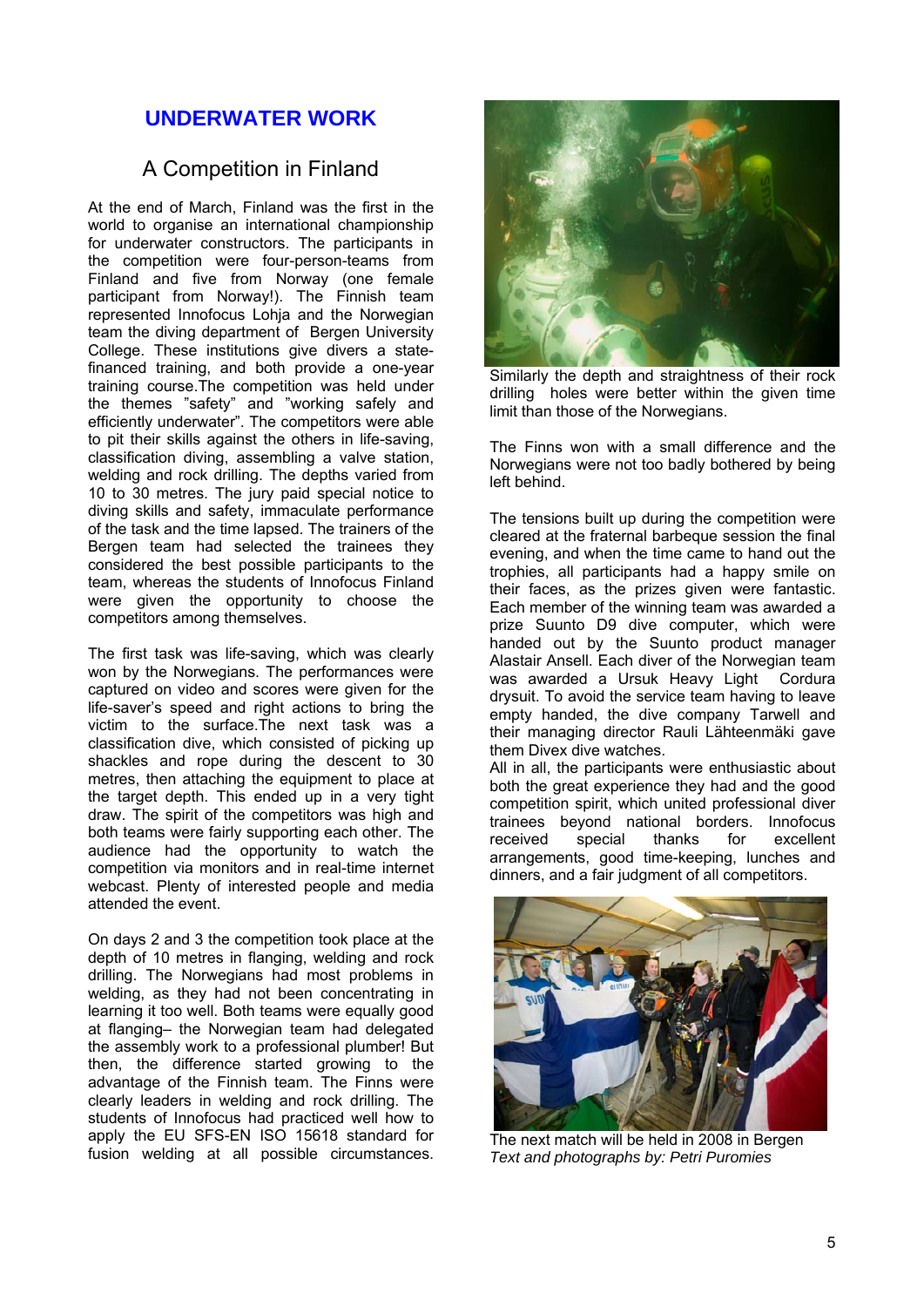# **COMPETENCE ASSESSMENT**

### Assessment of Experienced Surface Supplied Divers to IDSA standards

Early last April (9<sup>th</sup> through 12<sup>th</sup>) a formal competence assessment of professional divers in full compliance with the latest IDSA procedures and requirements approved during the 2006 association convention in Galveston was carried out and completed in Serbia. Five divers from AQUA MONT, a Serbian diving contractor highly specialized in underwater operations in inland waters (lakes, artificial water reservoirs, dams) were examined and evaluated and fully met IDSA requirements. The five divers were fully examined and certified under IDSA certification patterns, inclusive of theoretical and practical assessment of competence.



Practical examination included a sequence of dives to a depth of 100 FSW (30 metres) in the waters of Zavoj Lake, located in the mountains near the border of Serbia with Bulgaria and Črna Gora. The lake is an artificial water reservoir created by a dam where most of the maintenance activity is being done by AQUA MONT divers.

Maintenance activities include debris removal, recovery of sunken logs, cleaning of the water intakes. Visibility is extremely poor and one of the important safety aspects is the potential situation of Delta P (differential pressure) which may be originated by the opening of water intakes whose control is of paramount importance during diving operations. Divers demonstrated their skill in the use of surface supplied diving equipment and in the controlled operation of air lifting devices for the removal and recovery of debris.



Julio Melegari (Left) and John Rabone during the Assessment.

The managing director of the Company, Aleksandar Milosavljevič, well supported by his most efficient assistant, Tamara Maričić, was one of the five examined divers and gave a sound demonstration of competence and experience in an area of inland diving activities which is often ignored or underestimated by the offshore diving community.

 Over a number of years, Interdive Services Ltd have carried out the competence assessment of surface supplied divers with broad diving experience but lacking acceptable internationally recognised qualifications. AQUAMONT experienced divers were examined and certified under the IDSA scheme as level 2 divers (i.e. surface supply to 30 metres).

The competence assessment of divers is not considered to be an alternative to formal initial training and qualifications. Such an assessment is only appropriate to divers who have acceptable commercial diving experience under the IDSA scheme. Divers can be put forward for assessment by a company or individual applications are acceptable provided they have at least the minimum experience logged (as shown in IDSA standards) whilst employed as a commercial diver.

*Julio Melegari*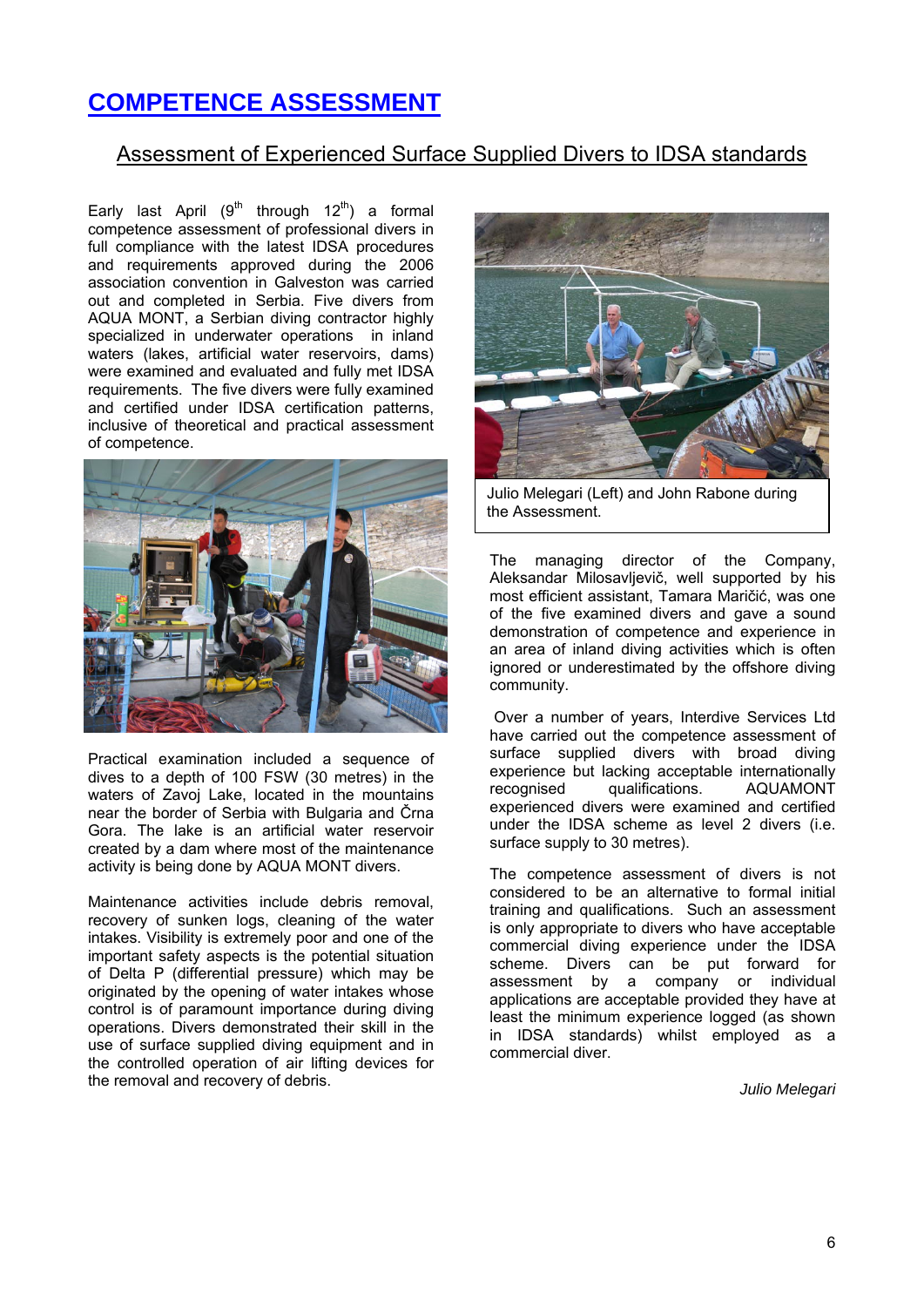# **Update: Hydroweld Wet Welder Training Course** (IDSA Affiliate Member)

### **General overview**

Hydroweld offer well established internationally recognised wet welder training courses that have become the most respected wet welder training standard in the world. These courses are run at several locations around the world, including the USA UK and Thailand. The courses which are provided in 10 day modules are intended to take students up to the high standards set by Hydroweld and as a minimum, to pass a Welder Performance Qualification (WPQ) to the AWS D3.6M: 1999 Specification for Underwater Welding. The programme includes a theoretical element, intensive in-water practical training and on the final day we invite an independent surveyor from Lloyds Register (LR) to observe the welding of the coupons (test pieces) and the testing of specimens to ensure compliance with Hydroweld wet welding procedures and the AWS D3.6M:1999 specification. Successful students are then be issued with a LR WPQ certificate for the type of weld completed. LR is a major classification society, and certification issued by them is generally accepted by other classification societies throughout the world.

#### **Who should qualify?** .

Any commercial diver can enrol and take a wet welding course but those with surface welding skills are likely to gain the most benefit in the long term. With that said some of the best course results have been achieved by students with no or very little experience, who have no



preconceptions or habits likely to impair their



progress. Some students enrol for different reasons - some in order pursue a career in wet welding, some to code up or qualify with a specific project in mind; and others, who are in full time employment, are enrolled by their company. Students should be aware that to become a competent and skilled wet welder takes time irrespective of their above water welding ability. The courses are not 'have a go and see how you get on' courses, they are intense and demanding and require a lot of effort to achieve each level of competence.

Whilst no previous welding experience is required it is an advantage and preferred. The courses are realistic in terms of what can be achieved in the time frame with the intent to provide the student with a real understanding of wet welding and develop skills to a repeatable high standard. With this in mind the courses have developed as a modular programme, related to the competence level of the student, and this has resulted in a high success rate. The modular programme allows students to develop their skills over a period of time, to suit their income and schedule, and gives dedicated students the opportunity to progress on to more demanding joint geometry's and positions